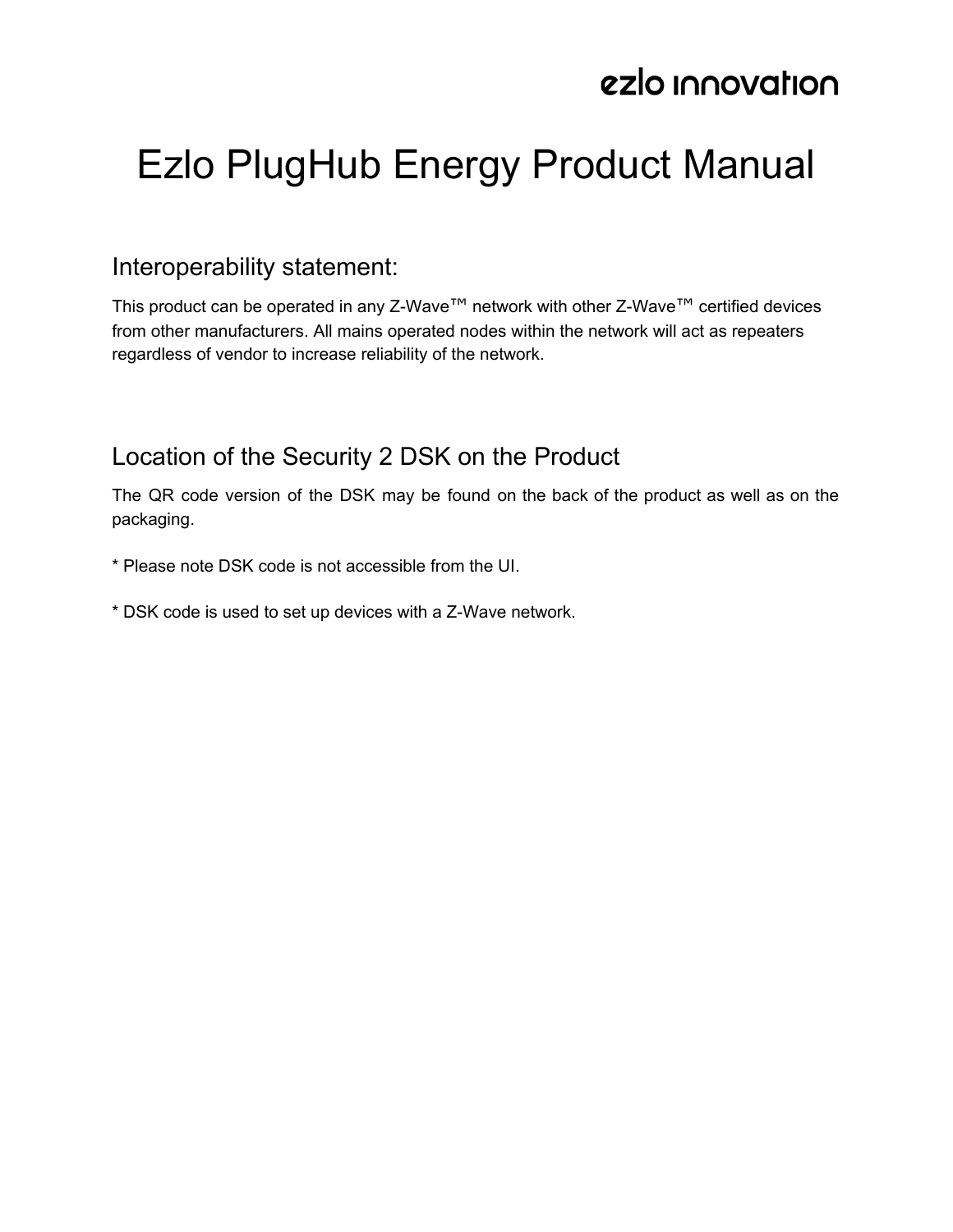### Product Classic Inclusion Description

An Online Guide can be found here:

[https://support.getvera.com/hc/en-us/articles/360035597854-Ezlo-Atom-Guide-How-to-Pair-and-](https://support.getvera.com/hc/en-us/articles/360035597854-Ezlo-Atom-Guide-How-to-Pair-and-Unpair-a-Device)[Unpair-a-Device](https://support.getvera.com/hc/en-us/articles/360035597854-Ezlo-Atom-Guide-How-to-Pair-and-Unpair-a-Device)

Open the mobile app, and tap on the three-line icon in the top right corner to open the left-hand-side menu, then select **Devices**.



On the device screen, tap on **Add Device**



Look for the device you want to pair, once you find it select it from the list. If your device is in the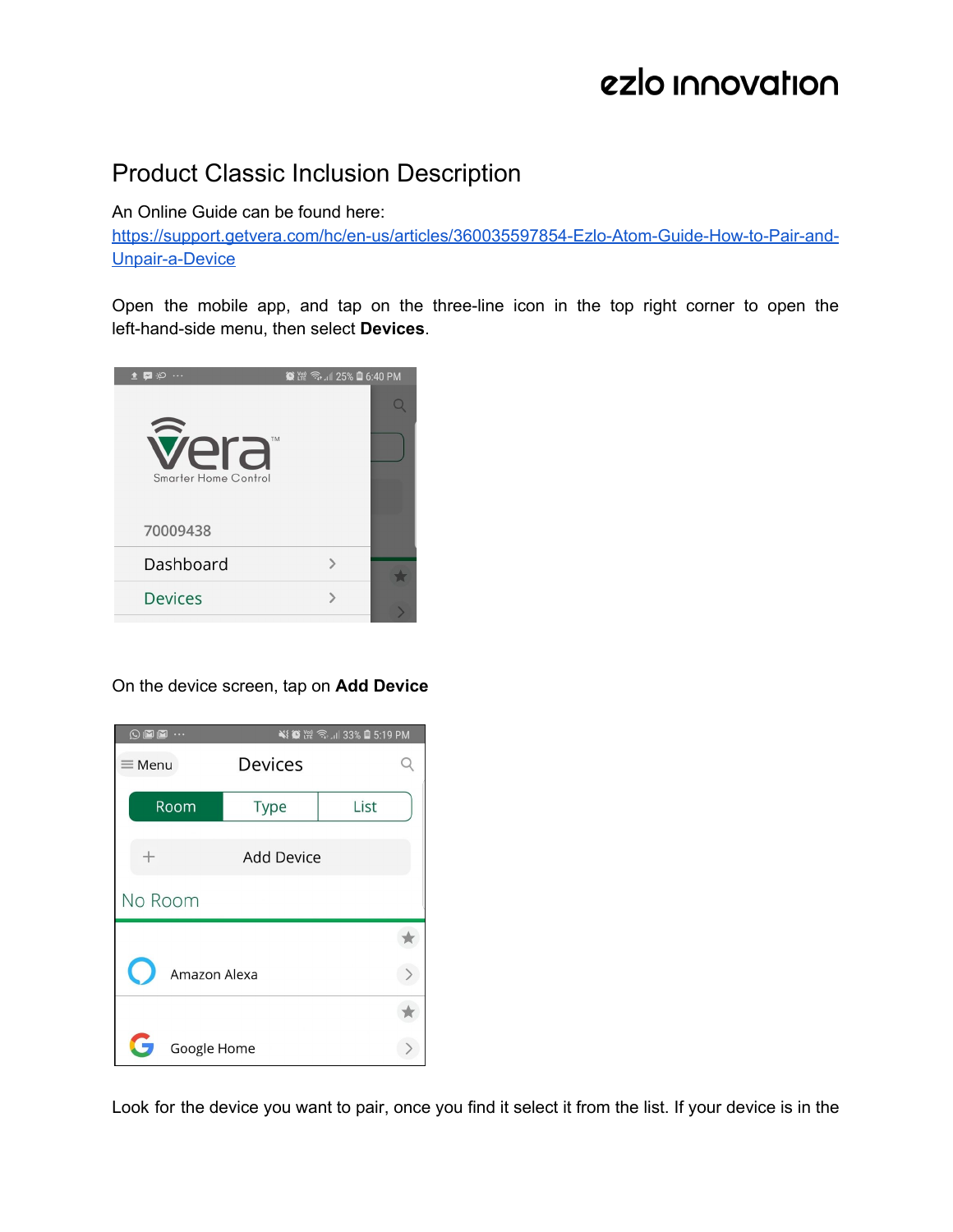list, you will get a dedicated Device Pairing wizard, which will walk you through the procedure step by step.

| $\leftarrow$ | $\square$ $\odot$ $\square$ $\cdots$<br>¥≸ ®∰ %ि॥ 33% ■ 5:19 PM<br><b>DEVICE WIZARD</b> |  |  |  |  |
|--------------|-----------------------------------------------------------------------------------------|--|--|--|--|
|              | <b>Additional Devices</b>                                                               |  |  |  |  |
|              | Alarms                                                                                  |  |  |  |  |
|              | Dimmers and Lights                                                                      |  |  |  |  |
| 5            | Door Locks                                                                              |  |  |  |  |
|              | Doorbells                                                                               |  |  |  |  |
| $rac{1}{2}$  | Energy                                                                                  |  |  |  |  |
|              | <b>Tarage Doors</b>                                                                     |  |  |  |  |
|              | Generic Z-Wave device                                                                   |  |  |  |  |

The controller it's set into inclusion mode and the message: **Add new devices now…** will appear at the top. The controller sets a 60-second countdown timer, during which it will keep scanning for devices.

| $\odot$ $\blacksquare$ $\blacksquare$ $\cdots$ | ¥{ @ {# ?   32% ■ 5:32 PM                                                                                                                                      |
|------------------------------------------------|----------------------------------------------------------------------------------------------------------------------------------------------------------------|
| $\leftarrow$                                   | <b>DEVICE WIZARD</b>                                                                                                                                           |
| Add new devices now                            |                                                                                                                                                                |
| Step 2: Pair Your Device                       |                                                                                                                                                                |
|                                                | 2<br>1<br>Press the Button on the device twice to begin<br>the pairing process. The light will stop blinking<br>once the device is paired with the controller. |
|                                                |                                                                                                                                                                |
|                                                | If the device isn't detected in the next 60<br>seconds, click the 'Retry' button below and<br>begin the un-pairing process.                                    |
|                                                | 00:56                                                                                                                                                          |
|                                                | <b>EXIT</b>                                                                                                                                                    |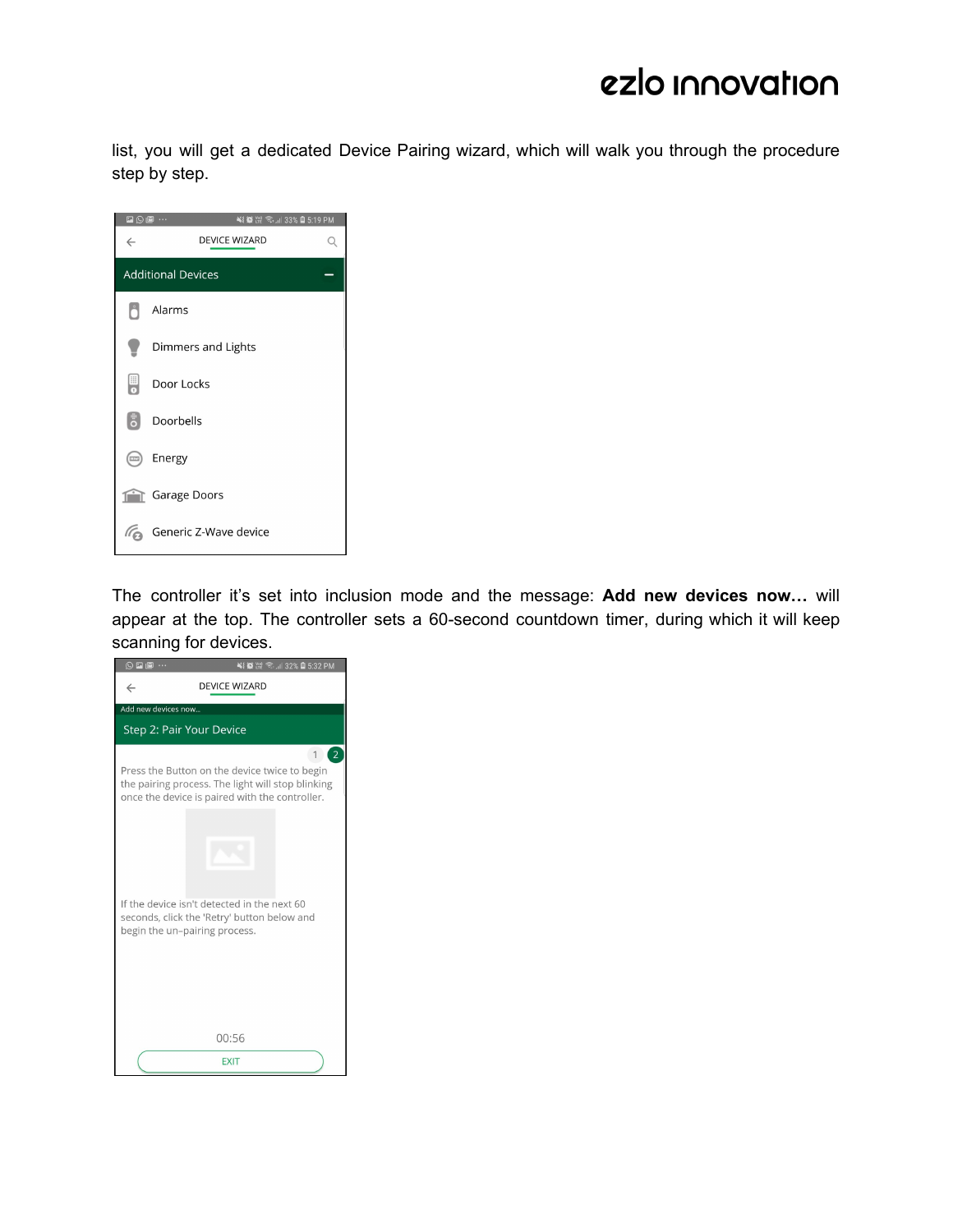Follow the inclusion steps to pair the device. Once your device is detected, you'll get a confirmation pop-up message on the screen, and then you can go on to assign a name and a room for the device. You can tap on **I'm Done Adding Devices** to then wrap up the process, after which point you will see your device in the Devices screen.

| $\square$ $\odot$ $\square$ $\cdots$      |                                                                              |  |  |  |  |  |
|-------------------------------------------|------------------------------------------------------------------------------|--|--|--|--|--|
| $\leftarrow$                              | <b>DEVICE WIZARD</b>                                                         |  |  |  |  |  |
|                                           | <b>Device Detected!</b>                                                      |  |  |  |  |  |
| Step 3: Name Your Device                  |                                                                              |  |  |  |  |  |
| it to a room.                             | Add a name for the device and assign<br>Click Star to Pin to your Dashboard. |  |  |  |  |  |
| Device Name<br><b>AEON In Wall Switch</b> |                                                                              |  |  |  |  |  |
| Assigned to Room<br>No Room               |                                                                              |  |  |  |  |  |
|                                           | I'M DONE ADDING DEVICES<br><b>ADD MORE DEVICES</b>                           |  |  |  |  |  |
|                                           |                                                                              |  |  |  |  |  |

### Product Exclusion Description

An Online Guide can be found here:

[https://support.getvera.com/hc/en-us/articles/360035597854-Ezlo-Atom-Guide-How-to-Pair-and-](https://support.getvera.com/hc/en-us/articles/360035597854-Ezlo-Atom-Guide-How-to-Pair-and-Unpair-a-Device)

The unit can be taken to exclusion by going to the device which is going to be excluded, then tap on the trash can icon.

| <b>EI QIM</b> | .                          |                            |
|---------------|----------------------------|----------------------------|
|               |                            | <b>AEON In Wall Switch</b> |
|               |                            |                            |
|               | Device Name                |                            |
|               | <b>AFON In Wall Switch</b> |                            |
|               | Assigned to Room           |                            |
| No room       |                            |                            |
|               |                            |                            |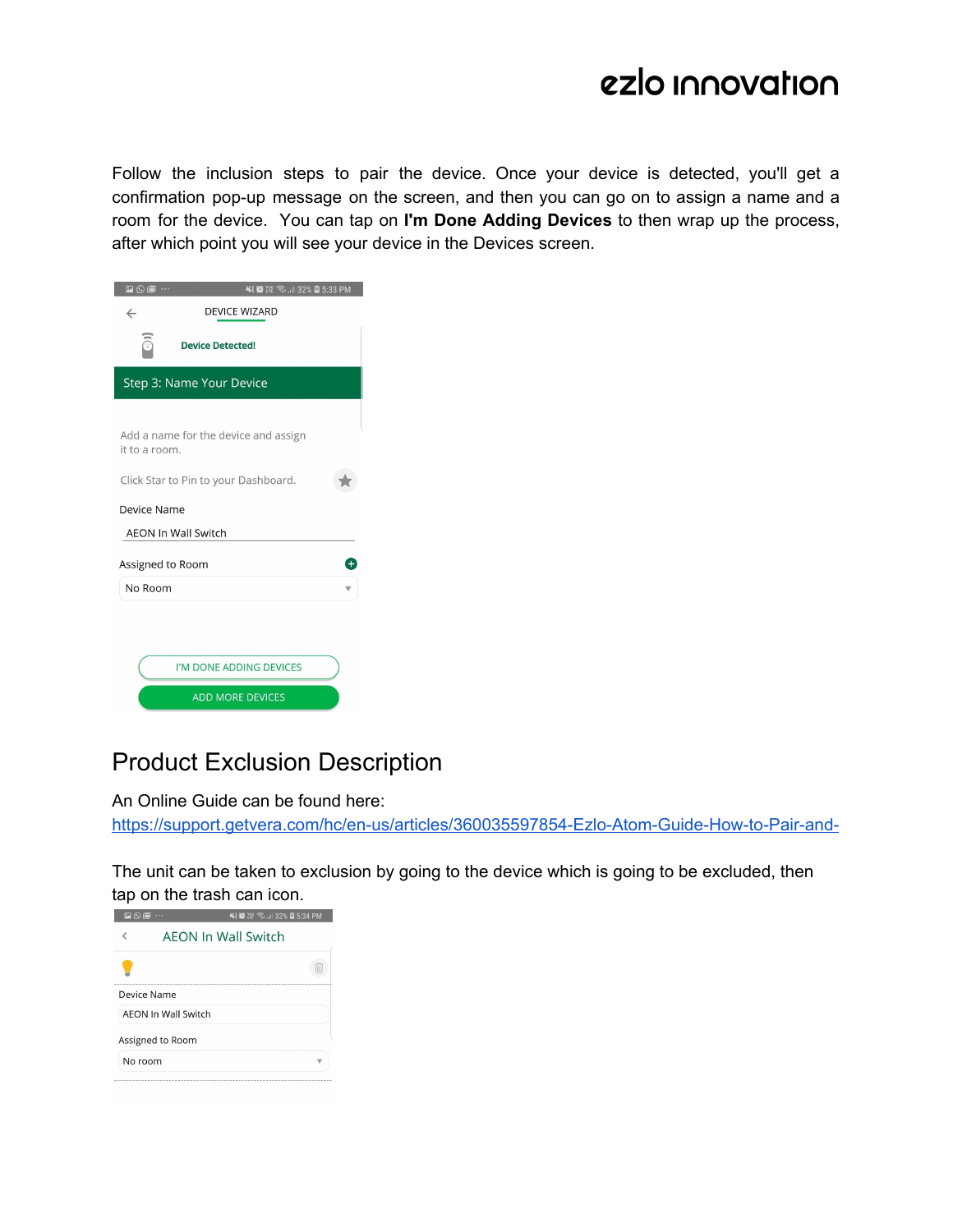Select UNPAIR, which will set the controller into exclusion mode, you will see a message at the top of the screen which says: **Remove device now…**

Unpair should be used if the device is still working and the user wants to remove it from the system. Else, if the device is missing or malfunctioning you can click Delete to remove it without going through the unpairing process.

| <u>No roo</u><br>Confirmation Required<br>If you have the device and it is still<br>working and you want to remove it from<br>the system click Unpair. Else, if the<br>device is missing or malfunctioning you<br>can click Delete to remove it without<br>going through the unpairing process. |                    |               |               |  |  |  |
|-------------------------------------------------------------------------------------------------------------------------------------------------------------------------------------------------------------------------------------------------------------------------------------------------|--------------------|---------------|---------------|--|--|--|
|                                                                                                                                                                                                                                                                                                 | CANCEL             | <b>DELETE</b> | <b>UNPAIR</b> |  |  |  |
|                                                                                                                                                                                                                                                                                                 |                    |               |               |  |  |  |
|                                                                                                                                                                                                                                                                                                 | Remove devices now |               |               |  |  |  |
| Step 2: Pair Your Device                                                                                                                                                                                                                                                                        |                    |               |               |  |  |  |
|                                                                                                                                                                                                                                                                                                 |                    |               |               |  |  |  |
| The controller is ready to remove the<br>device and reset it.                                                                                                                                                                                                                                   |                    |               |               |  |  |  |
| Please follow the devices exclusion<br>instructions as described in the manual that                                                                                                                                                                                                             |                    |               |               |  |  |  |

came along with it.

Follow the instructions to exclude the device, after this process, the device will be removed from the z-wave network and from the UI.

### Product Learn Mode Activation

The learn mode is not yet available from the customer UI but it can be triggered by an advanced set of tools.

The Learn Mode can be activated through the API Tool following these steps:

1. Open the API tool going to the link: <https://apitool.ezlo.com/auth>